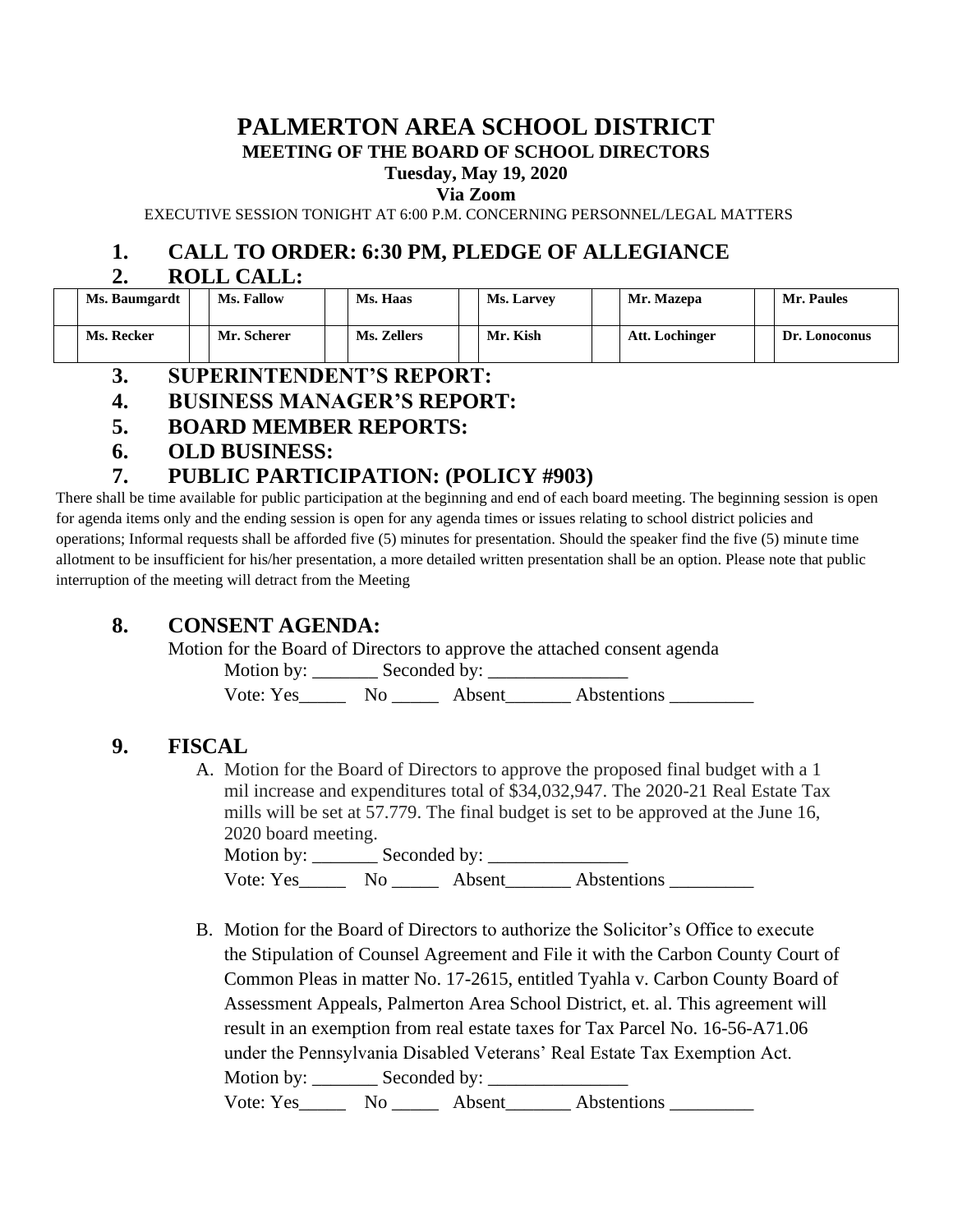#### **10. OTHER:**

A. Motion for the Board of Directors to approve the second reading and adoption of the following policies:

Policy #701- Facilities Planning Policy #703- Sanitary Management Policy # 704- Maintenance Policy #706- Property Records Policy # 706.1- Capitalization of Assets Policy 706.2- Disposal of Surplus Property and Obsolete Equipment Policy # 708- Lending of School-Owned Equipment Policy #710- Use of School Facilities by Employees Motion by: \_\_\_\_\_\_\_\_\_ Seconded by: \_\_\_\_\_\_\_\_ Vote: Yes\_\_\_\_\_\_\_ No \_\_\_\_\_\_ Absent\_\_\_\_\_\_\_ Abstentions \_\_\_\_\_\_\_\_\_

B. Motion for the Board of Directors to approve the first reading of the following policies:

Policy #001- Name & Classification Policy # 003- Functions Policy 006.1- Attendance at Meetings Via Electronic Communications Policy #011- Board Governance Policy #618- Student Activity Funds Policy 622- GASB Statement 34 Policy 917- Parental/Family Involvement Motion by: \_\_\_\_\_\_\_ Seconded by: \_\_\_\_\_\_\_\_\_\_\_\_\_\_\_ Vote: Yes No Absent Abstentions

C. Motion for the Board of Directors to approve the retirement of the following policies as per PSBA recommendation (these policies are now covered under other existing and active district policies):

Policy #904.1- Smoking Policy #918- Terroristic Threats/Acts Motion by: \_\_\_\_\_\_\_ Seconded by: \_\_\_\_\_\_\_\_\_\_\_\_\_\_\_ Vote: Yes\_\_\_\_\_\_\_ No \_\_\_\_\_\_ Absent\_\_\_\_\_\_\_ Abstentions \_\_\_\_\_\_\_\_\_

D. Motion for the Board of Directors to cast their vote for (Patrick H. Foose or Luiz Garcia) as LCCC Trustee At-Large. Motion by: \_\_\_\_\_\_\_ Seconded by: \_\_\_\_\_\_\_\_\_\_\_\_\_\_\_ Vote: Yes\_\_\_\_\_\_\_ No \_\_\_\_\_\_ Absent\_\_\_\_\_\_\_ Abstentions \_\_\_\_\_\_\_\_\_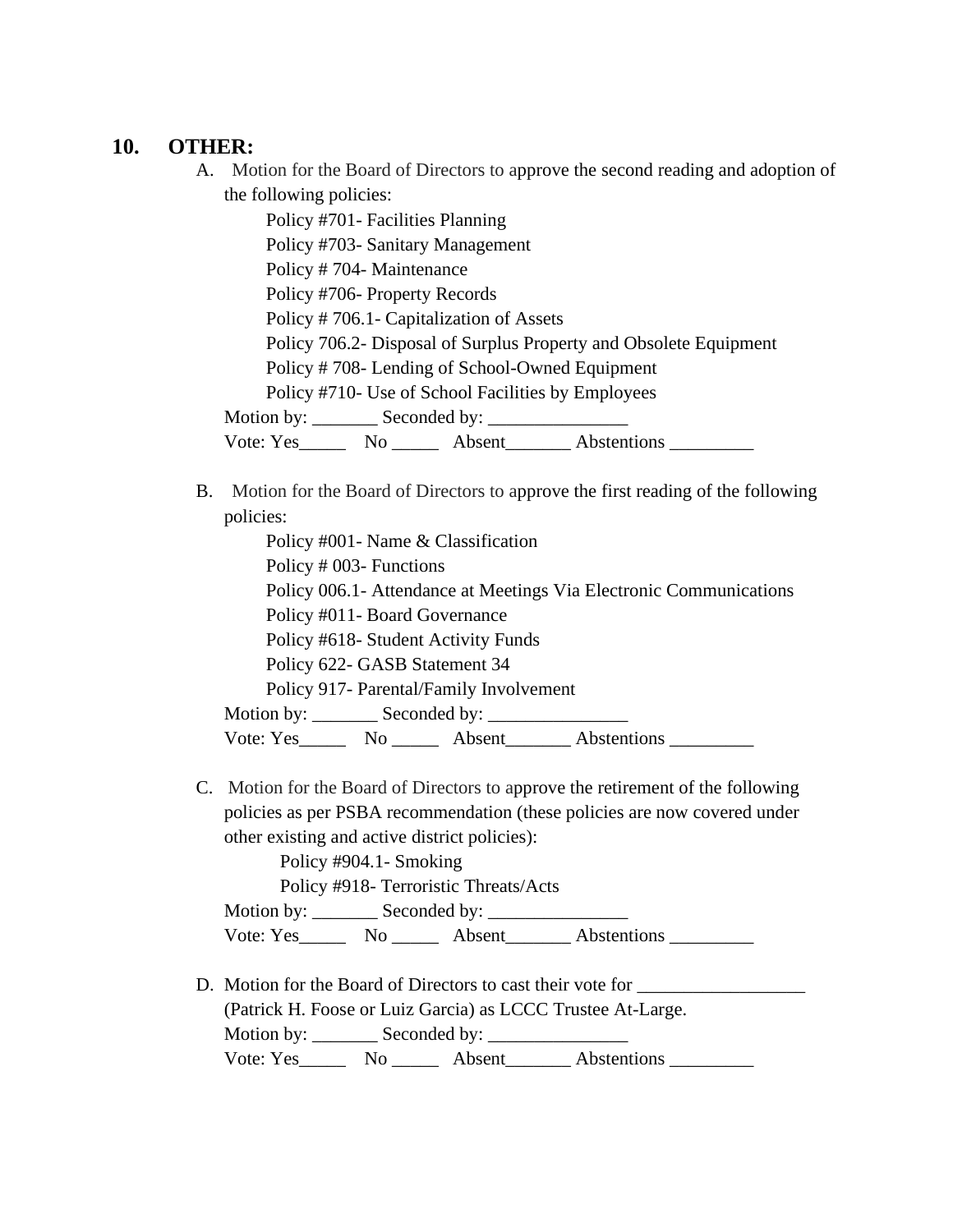### **11. INFORMATION ITEMS:** (Enclosures) A. Board Summary

# **12. PUBLIC PARTICIPATION:**

# **13. FOR THE GOOD OF THE ORDER:**

### **14. ADJOURNMENT:**

 Motion by: \_\_\_\_\_\_ Seconded by: \_\_\_\_\_\_\_\_\_\_\_\_\_\_\_\_\_\_ Vote: Yes\_\_\_\_\_\_\_\_ No \_\_\_\_\_\_\_ Absent\_\_\_\_\_\_ Abstentions \_\_\_\_\_\_\_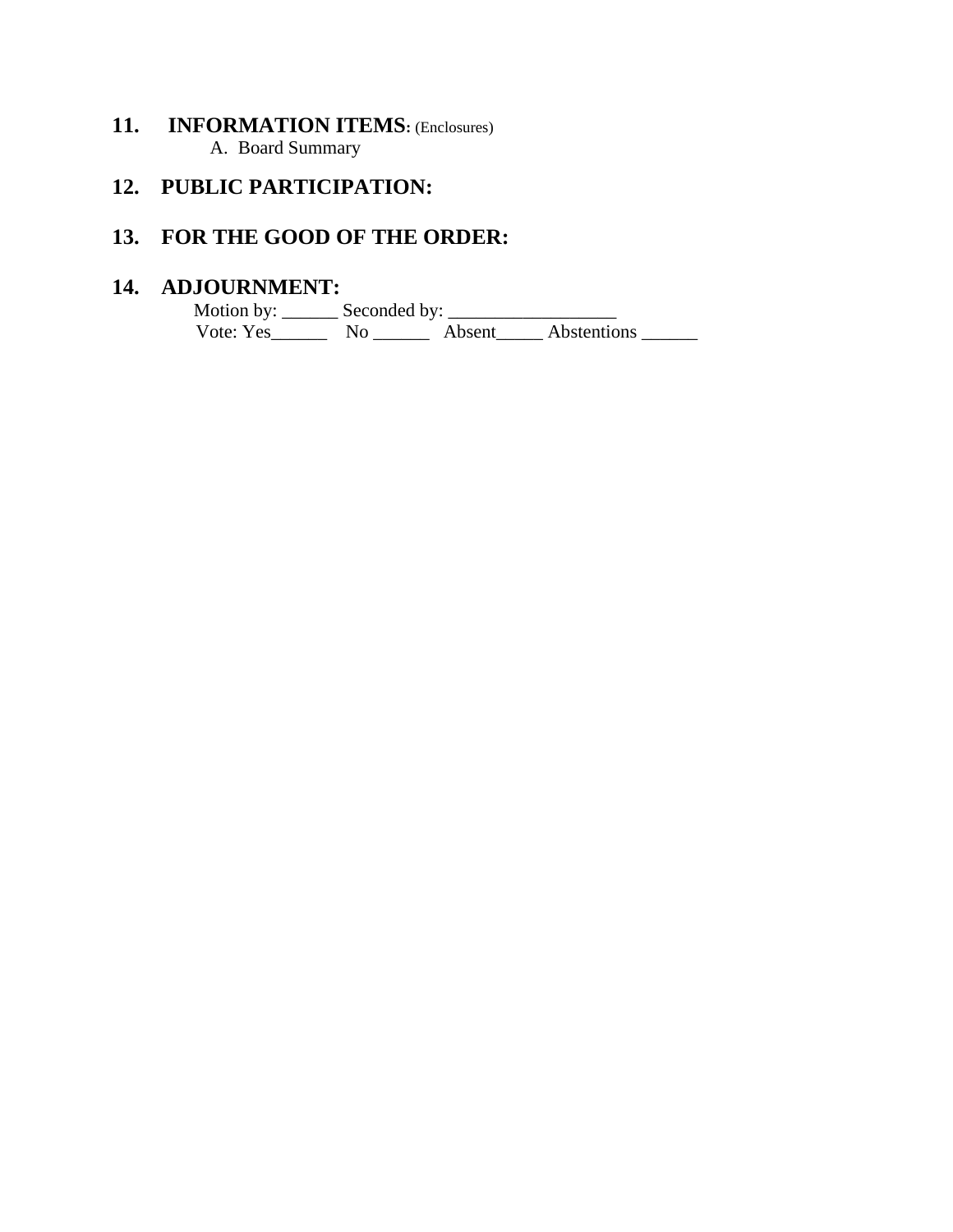# **PALMERTON AREA SCHOOL DISTRICT Consent Agenda Tuesday, May 19, 2020**

#### **1. MEETING MINUTES:** (Enclosures)

Approve Board Minutes from April 21, 2020 and May 6, 2020 meetings.

### **2. APPROVAL OF FINANCIAL REPORTS FOR DISTRICT ACCOUNTS:**

Approve the financial reports listed below:

- A. ACCOUNTS PAYABLE (Enclosures)
- B. TREASURERS REPORTS (Enclosures)

#### **3. PERSONNEL:**

- A. Approve Art Feinberg, School Psychologist, effective for the 2020-21 school year, at a rate of \$420/day, not to exceed 120 days.
- B. Approve tenure status for the following teachers:

Bronwin Cseh Jennifer Denaro Melissa Hoffman Lauren Michalik

- C. Approve John Cronk as a Volunteer Assistant Volleyball Coach
- D. Approve the following staff for our Extended School Year program (ESY) Amanda Cappella Tammy Hoffman Suzanne Lynn Michael Brennan
- E. Accept the resignation of Thomas McLaughlin, Director of Human Resources, effective June 30, 2020.

#### **4. OTHER:**

- A. Approve attached tuition reimbursement.
- B. Approve Aetna Foundation donation to the PAHS in the amount of \$105.60.
- C. Approve Aetna Foundation donation to the PAJHS in the amount of \$105.60.